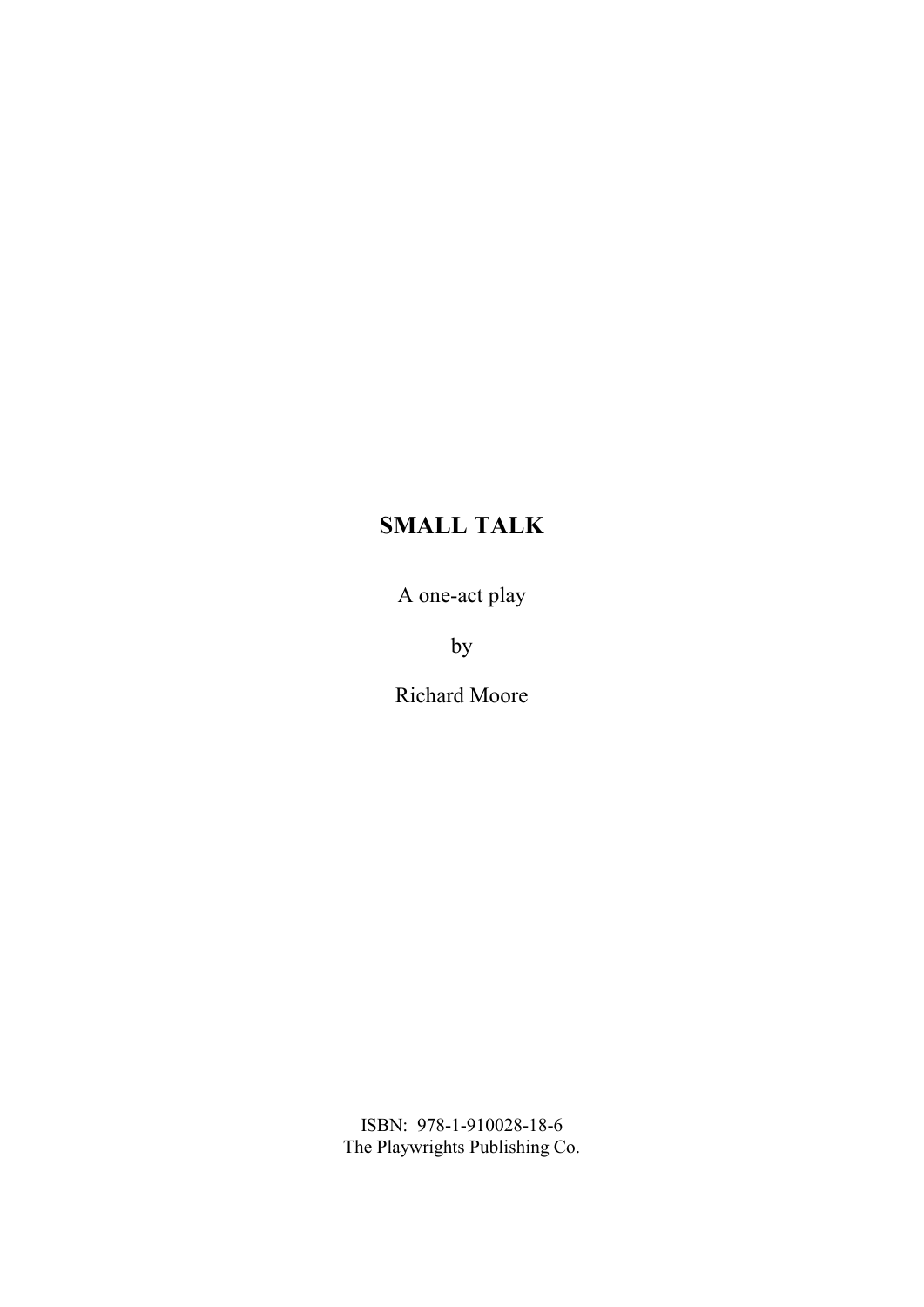Performances or readings of this play may not legally take place before an audience without a licence obtainable on application to:

> The Playwrights Publishing Co., 70 Nottingham Road, Burton Joyce, Nottingham, U.K., [44] (0)1159-313356 playwrightspublishingco@yahoo.com

To avoid possible disappointment, application should be made, preferably in writing, as early as possible, stating: -

- (i) Name and address of applicant
- (ii) Name and address of Society;
- (iii) Name and address of theatre or hall where performance(s) would be held;
- (iv) Times and dates of performances.

A fee will be charged for this licence which must be paid prior to the first performance otherwise the licence is automatically cancelled and the performance becomes illegal.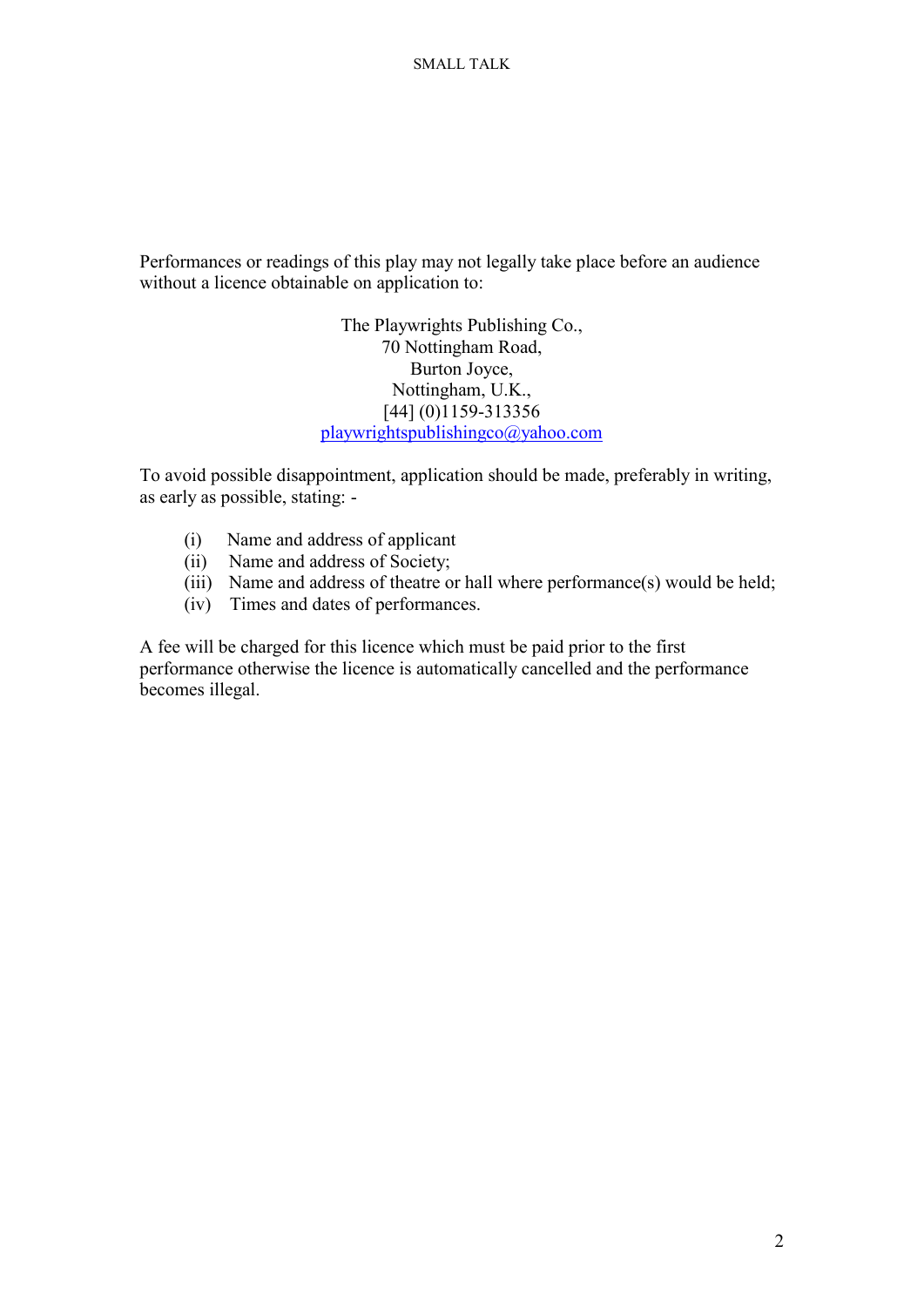# **Characters**

Myles - A Toff, who loves golf Gordon - A retired senior Policeman Julia - A Primary School Head teacher Anne - A Care Home Supervisor Patrick - An Inventor with no money Peter - An Academy Head teacher

It's a Friday evening in Suburbia, where Julia and Gordon are having a few friends for drinks before attending an executive dinner in town. Myles and Anne have both been invited to stay the night, whilst Peter and Patrick are driving home after the event. The initially relaxed atmosphere gradually wanes as the conversation deepens, and personal feelings are exposed. Then there is more…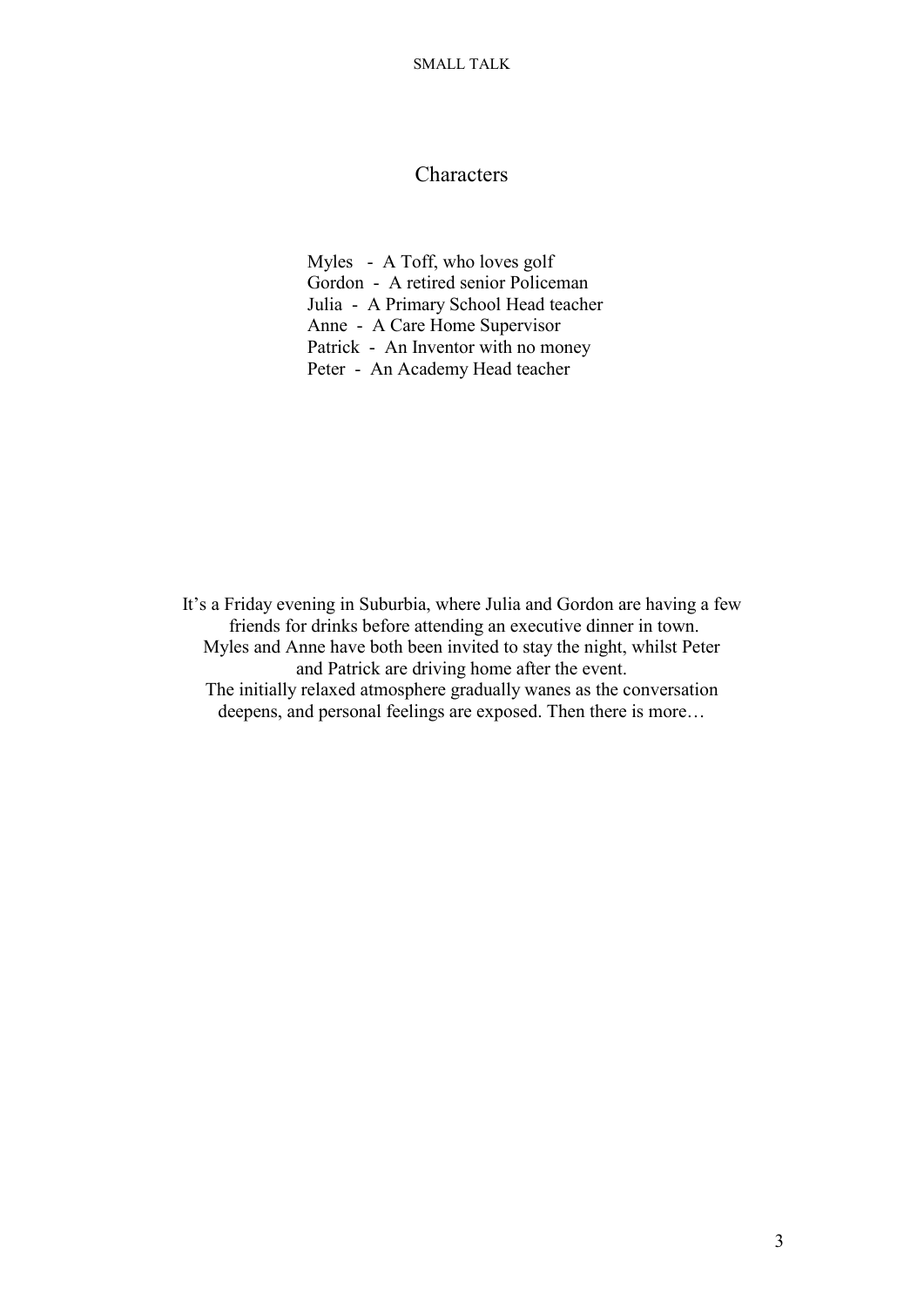*(The curtain rises on the living room of an executive home in suburbia. Myles, a guest, is asleep in a chair facing the audience, with an empty glass on the table beside him. The door is ajar and French windows are closed. The silence is broken by Julia, the woman of the house, calling loudly to her husband Gordon)*

- Julia: *(Loudly off stage)* You'd better go and find him. Peter will be here soon and you know what he's like on timings.
- Gordon: *(Enters, he responds to himself)* Ya wohl Frau ubergruppen fuhrer! Sometimes it's like living at prep school fifty years after I left. *(He sees M. asleep)*Ah Milo you old skinflint, time to emerge from hibernation. *(Gently nudges him awake)*
- Myles: Umm, *(Takes a deep breath)* ahhh…
- Gordon: Time to get ready for the next round.
- Myles: What's the score now?
- Gordon: To what are you referring? *(Poking the fire)*
- Myles: Shoes, or are we on dresses now?
- Gordon: *(Chuckles)* We're not at that stage just yet. Still on face painting. You want a cup of tea or coffee? Something stronger?
- Myles: *(Looks at clock on mantle piece)* Is that really the time!
- Gordon: Yep. Nearly two hours since you finished the Madeira*. (Moves back to M.)* So what's it to be? Tea or whiskey?
- Myles: Must have been a quality bin. No headache and sight as clear as a Beijing Skyline. A little whiskey with cuboids of ice would be delicious, thank you.
- Gordon: Sure? How about something soft before resuming the hard stuff. It's going to be a long night ahead. *(Draws curtains of the French window)*
- Myles: *(Moves in his chair)* A glass of water on the side. Very Loyal. Is there anything useful to which I can turn my wart ridden hands before we leave?
- Gordon: *(Demonstrating)* Can you still master tap turning? Bath or shower, whichever you fancy.
- Julia: *(Off stage)* Have you found him yet? Anne has just arrived so can you show her in and bring her bag up. She's in the yellow room tonight.
- Gordon: *(Loudly to J.)* Alright, will do. *(Both men look at each other)* Don't say a word. I'll get you that drink now. *(Exits as J. enters through the same door)*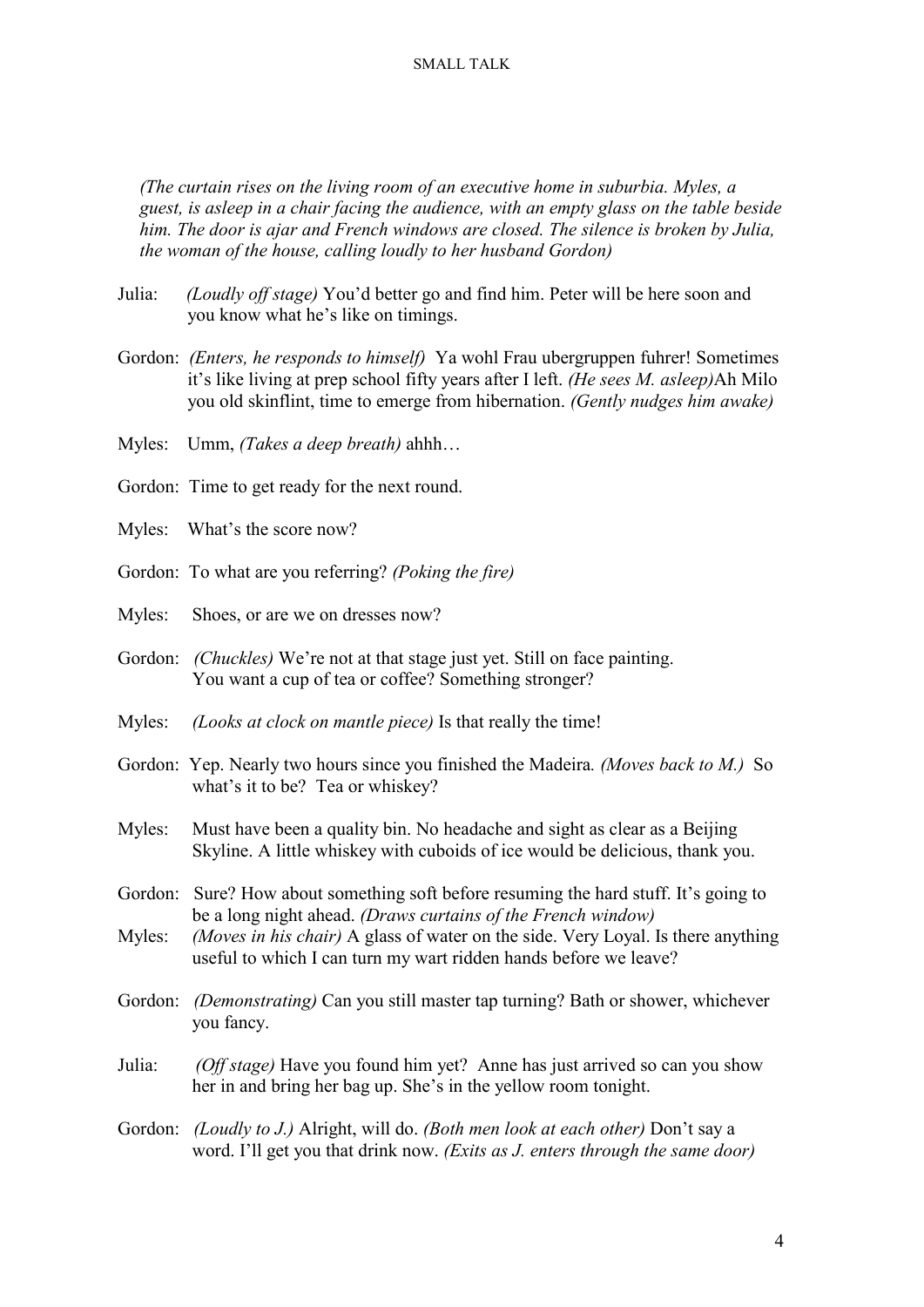- Julia: *(enters)* Darling, Anne's arrived, can you, *(She sees M.)* Myles dearest were you asleep?
- Gordon: On my way. *(exits)*
- Myles: You know that man sustains his dynamics through power sleeping, and to that end I was in commission. *(Trying to stand up)*
- Julia: Why do you have to talk in riddles all the time. Simply accept that you passed out after lunch and now you feel like mud. *(Looks at herself in the mirror above the mantle piece)*
- Myles: You look fantastic Julia. Never a hair out of place. *(Sits down again)*
- Julia: Flattery will get you everywhere. *(Turns to face M.)* You think the red shoes or the marigold? *(Lifting her feet for inspection)*
- Myles: *(Ponders)* On this occasion I prefer Marigold. However I am unsure about the blouse. It appears to inflate your trunk.
- Julia: My trunk? *(Spinning to look in the mirror)* Honestly Myles, what on earth do you know about skin inflation. My nose is discreetly powdered.
- Myles: *(Again tries to stand)* Not you nose dear girl, your trunk, torso, *(Pointing)* top half of your body. No bosom definition.
- Julia: *(Looks in mirror again)* Umm? You think a little more figure hugging?
- Anne: *(Enters)* Hello Julia! Hello Myles. *(Walks to kiss J. first then M.)*
- Julia: Maybe. Hello Anne darling. M here has been showing off his interest in female apparel. You look wonderful, Myles what do you think?
- Myles: (to A.) Sensational combination. Elegant without being too sleek, rich in tincture, allowing the natural pigment to radiate against a backdrop of warmth and seduction.
- Anne: So completely full of bullshit. Honestly one day someone will believe you. *(Looks at J.)* Love your shoes Julia. Where did you get them?
- Myles: *(Feeling outnumbered)* I really must pop outside for a breath of air. Thought of water makes me a little light-headed. *(Exits through French window)*
- Julia: Harvey Nicks for the red, and A & N for the marigold.
- Anne: Oh, I didn't notice the different colours, silly me. Both lovely though.
- Julia: Has Gordon offered you a drink yet? Did he show you which room you're in tonight? The yellow one next to our ensuite.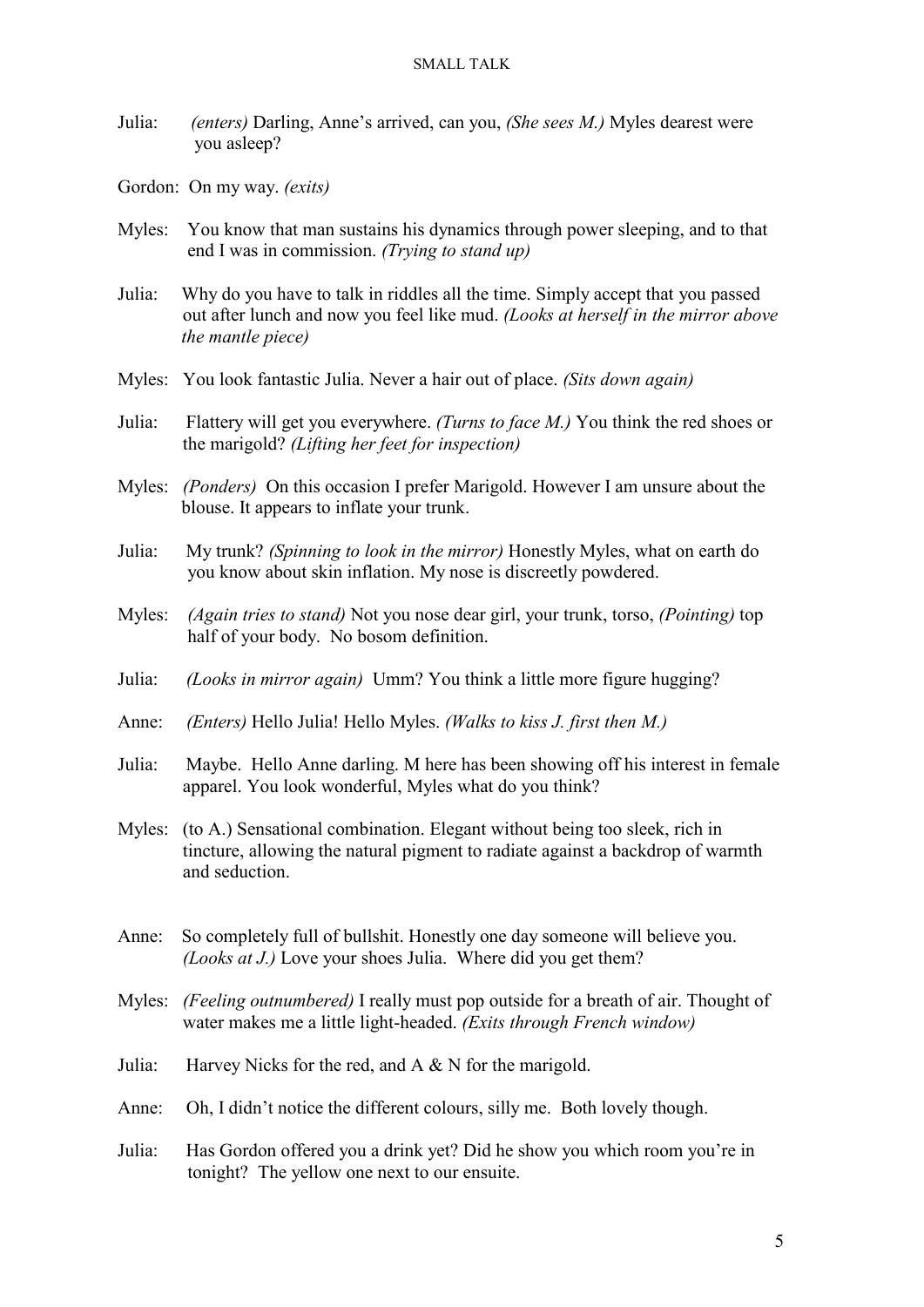- Anne: Yes he has thanks. *(Moving to sit down)* God I've been on my feet all day and I really do need to sit down for a while. Has he *(Pointing to F-window)* been here long?
- Myles: Came up yesterday. We, they, the boys had a late night and then we had the golf-widows and their dullard husbands here for lunch.
- Anne: Heavy sessions?
- Julia: Wait till this evening is over, then ask. The academics will win hands down. We'll need fans to hide our yawns. Peter Evans, without his new wife thank the Lord, and Patrick Shannon are both joining us here before we all leave for Buggles. Are you Okay to drive back afterwards?
- Anne: What about a taxi? I really could do with a night off.
- Julia: Have you any idea how expensive they are at 1 o'clock in the morning. They charge an arm and a leg after midnight. *(mimics)* It's aw rite for you guvnor, sum of us hasta ern a crust.
- Gordon: *(Enters carrying tray and three drinks)* Moaning about the hoi polloi again is she? Myles done a runner? *(Offers A. a drink)* Gin and tonic.
- Anne: Thank you. Tell me, how is the lovely Marcus getting on?
- Gordon: He's in top form…
- Julia: *(Interrupts G.)* He's really loving his voluntary work, but says the conditions are a little bit too basic for comfort. However, he's making a lot of new friends and thinks the locals appreciate his endeavours. Darling boy!
- Anne: So glad to hear. *(Takes a long gulp)* Umm, that's good.

Gordon: Darling, same for you?

- Julia: Did you bring that from upstairs? No point in dirtying another glass just for me. *(Turns to leave)* Why don't you keep that one for Patrick and I'll bring my glass down in a minute. Popping up to rethink my top. Mr Armani felt it was inappropriate as it didn't show off my cleavage.
- Gordon: Don't listen to him. You look great honestly.

Anne: Seconded!

Julia: No, I think he has point, besides I need a decision on the shoes. Won't be long promise. *(As she exits, turns her voice to G.)* Actually darling a little top up would be divine, thanks*.(Exits)*

Gordon: Yes darling.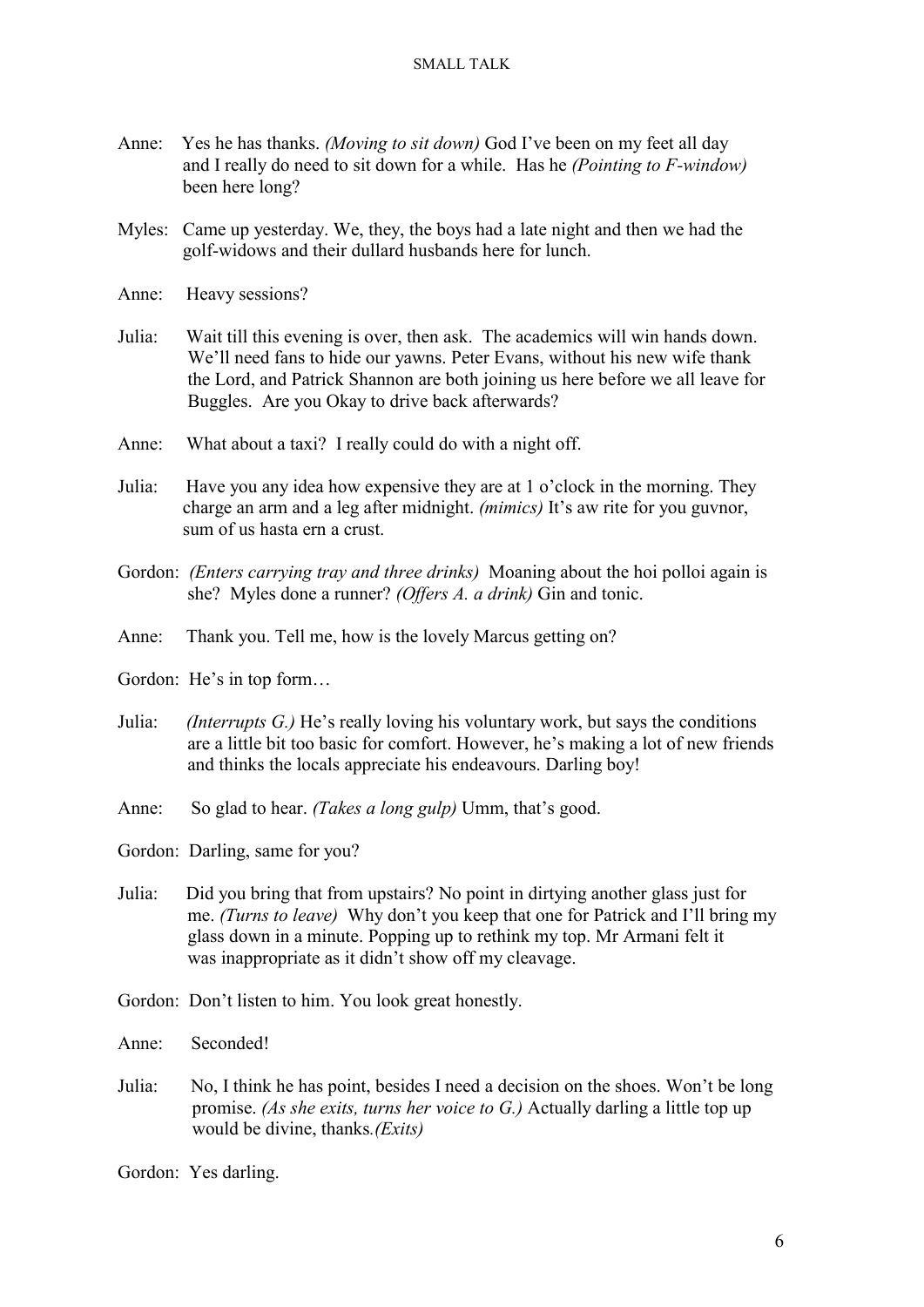- Anne: *(Pause)*You're a saint, you know that. Never a tut-tut or sigh, just yes darling. Why have you not got a single brother who badly needs to be of looked after?
- Gordon: *(Takes a slug of G&T)* I have, but he's in the States. You'll just have to settle with what you've already got your eyes on.
- Anne: Meaning?
- Gordon: *(Turns to leave)* I'd better get Jules her drink. Glad you were able to come tonight. *(Looks towards f-window)* Seve's back. I'll leave his whiskey here*. (Puts glass on table)* Be gentle*. (Exits)*
- Myles: *(Enters)* Sorry about that. Really needed to clear the old bonce. Our hosts are far too generous with the contents of their cellar. Very loyal.
- Anne: *(Points at whiskey)* Your drink I believe*. (She drinks)*
- Myles: I really did mean what I said earlier about your get-up. Smashing. Big hit with the golfer. *(Takes a sip)* Umm, watery but sensible. Now Anne before I leave you again to find the magic slipper, tell me what you've been up to since we last encountered.
- Anne: Oh not a lot really. Same old, same old*. (She drinks)*
- Myles: Come now, you can't fob me off with that over used line.
- Anne: Well let me think. Mister Thomson died last Friday, and I've been asked to attend
	- his funeral as a representative of the Home. But to be more accurate, it's

because

 he has no family or friends and it would be too heartless to say farewell to him from an empty church. Missus Inglebury, fell over in the dayroom on Tuesday and cracked her pelvis. However, as she attempted to pull herself up, Missus Storey tried to help, but she fell, badly bruising her face and shoulder when she

hit

 the book-stand. Shelia, one of our two non migrant helpers, quit her job yesterday

saying it was too undignified to mop up men's urine from the baking tray put

out

- to catch the rain drips from the leaking flat roof. The annual inspection… Myles: *(Interrupts)* Understood. Loud and clear. Shitty day, shitty week! Shitty job? You need a holiday dear girl. A fortnight away from the dirge of monotony makes a world of difference to us all.
- Anne: *(In disbelief)* Wouldn't that be wonderful. Understaffed already and I scurry off to Butlins in Ianapolis with a bus load of sex starved housewives, knocking back mojhitos and already wearing their white body-hugging clothes in readiness to grill themselves in 45 degrees. What message would that send to my superiors about how seriously I consider my position as supervisor.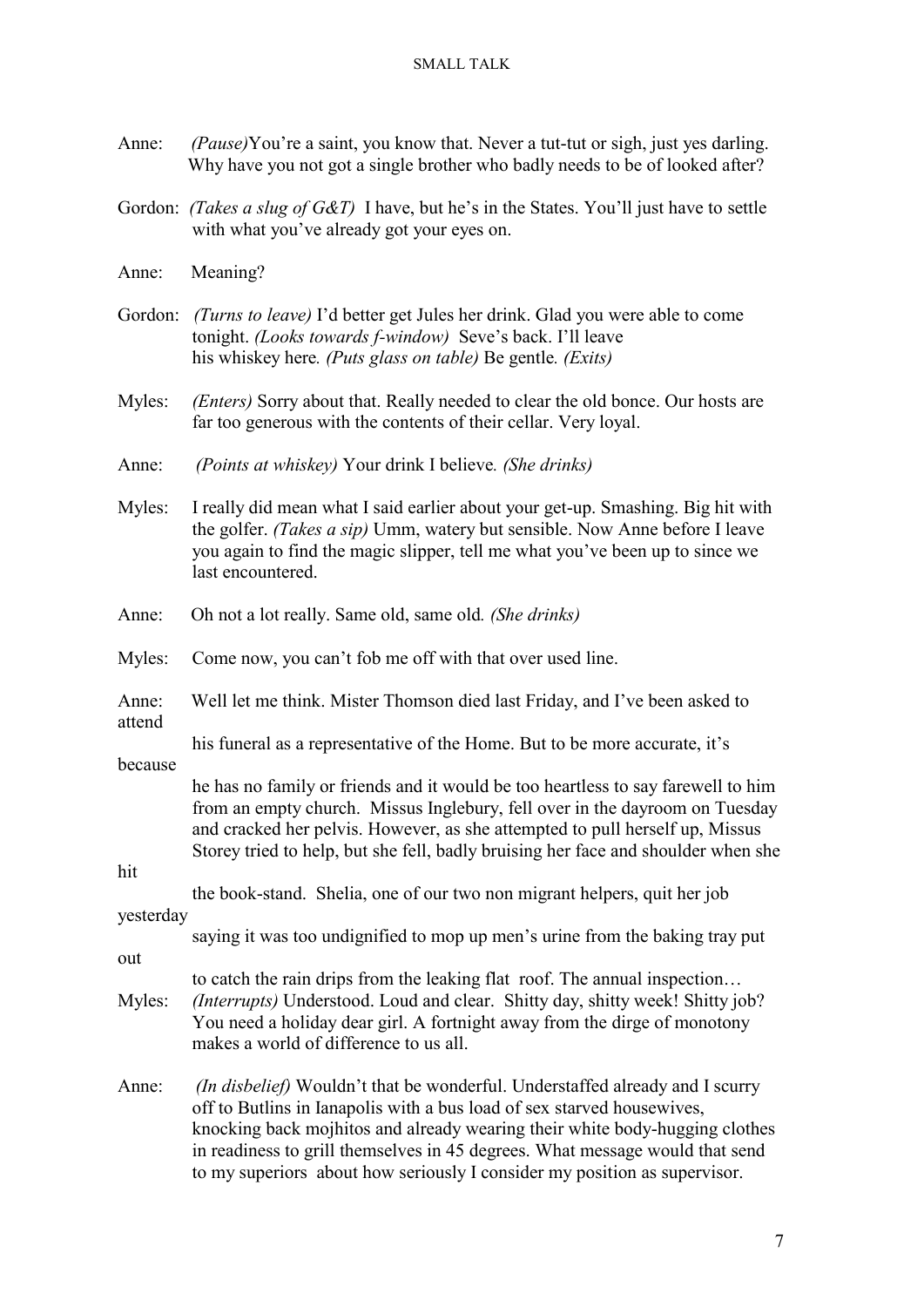- Myles: Does supervisor qualify as management?
- Anne: Oh for god's sake Myles, what the hell does it matter*.(Empties her glass and holds out to M)* Can I have another one of these? Please.
- Myles: I'll see to it immediately senorita.
- Anne: *(Points at table)* There's one there on the table Gordon made for Julia. I'm sure she won't notice if I drink it.
- Myles: Bonne idee! *(Passes glass to A and sits close)* Chin chin!*(Both drink)* Life is an obdurate challenge. It never does what it says on the tin or whatever that ridiculous euphemism is supposed to mean. Unfurl your responsibilities for the evening and join the fast swelling ranks of the AMIANS. Almost made it and nearly sixty.
- Anne: Bully for you. *(Bitterly)* I nearly made it ten years ago, but then he bunked off with that miserable cow he thought he was in love with. Serves him bloody well right she took him for half of everything. I could have made him very happy you know. Very, very happy. *(Biting back the tears)*
- Myles: A bit of a fool was Nicholas. Still! Water under the bridge and all that.
- Anne: What is it with you men? How can you just say that and pretend it's all forgotten. Honestly where are your emotions. I spend all day, everyday, looking after men and women, some who had once been married for years and years, decades even. They're still awash with emotion and miss their partners like it was only yesterday they died or were banished to an outrageously expensive retirement home for certain socially unacceptable disorders. *(Gulps again from her drink)* Come on Myles, do me a favour and show some sympathy. I didn't do anything wrong with Nick. He just played me. Bastard! *(Reaches for her handbag)*
- Myles: Steady on.
- Anne: Not you, you lovely person.
- Myles: I thought for a moment you'd googled my ancestry. *(Making light of it)* Spotted the out of wedlock arrival.
- Anne: *(Embarrassed)* Oh, I didn't mean to…
- Myles: No, not at all. If my parents had waited any longer before marrying, I could have been the best man! Very Loyal *(Laughing)*
- Julia: *(Off stage)* Gordon, I think Peter's arrived. I can hear a car churning up the gravel at the front.
- Anne: I'm sorry. I didn't mean to take it out on you.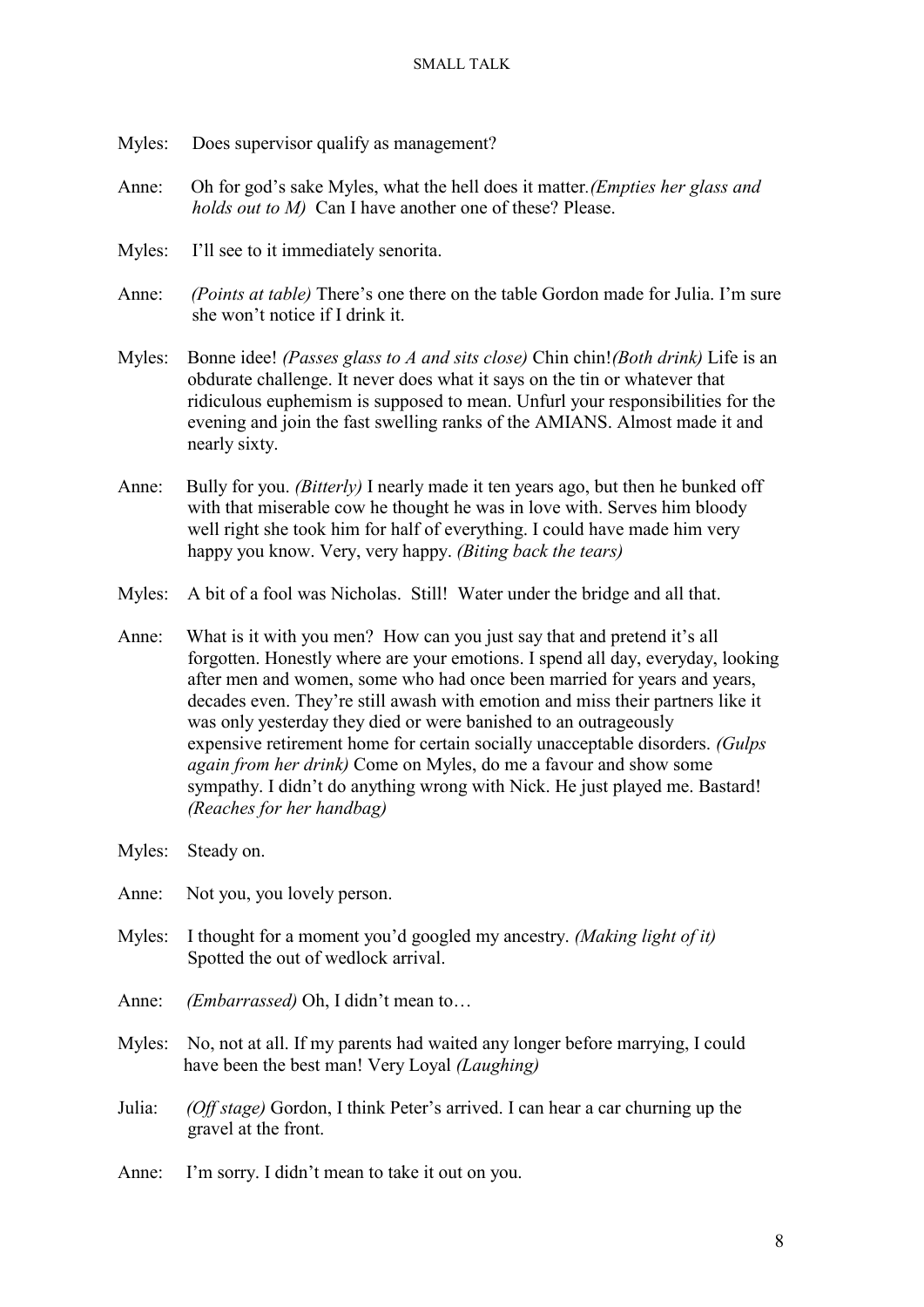- Myles: Better out that in. Get it off your chest on a Friday and by Monday it's in your humility folder. Unfurl your tangles and enjoy the now.
- Anne: *(Smiling)* I'll try for the unfurling, only on condition that you'll be my escort for the evening, and promise to take advantage of me!
- Myles: Good lord Anne, I do believe you're making a pass*. (Excitedly*) Steady the Buffs, the Fusiliers are watching. Offer accepted and now I must really go and re-clothe myself. *(Squeezes her hand in affection)*
- Anne: *(Getting up)* Keep me company for a cigarette? I'm starting to twitch.
- Myles: *(Heads to f-window)* Out here should be fine. I haven't had one for ages.
- Anne: Come on Buffy. *(Exit happily with M.)*
- Julia: *(Enter with Peter.)* How long is it since we last saw each other? Months I suppose, but then doesn't time flash by when we're all so busy.
- Peter: Indeed it does. Never a dull moment in the playground of life.
- Julia: Playground of life. That's a well coined euphemism coming from the head teacher.
- Peter: Unintentional pun I assure you. But you caught my drift.
- Julia: What a good idea you giving Patrick a lift. Does he live near you?
- Peter: No miles away, but it seemed to make sense for one of us to do the driving and let the other enjoy a drink. So he very kindly offered to pick me up and drop me off on his way home. *(Rubbing his hands in nervous boredom)*
- Julia: Bit of a nuisance this drink driving business. After all these years we're still being caught in the dilemma as too who draws the short straw. *(Looks at herself in mirror)*
- Peter: Police are only doing their job.
- Julia: I'm sure they are, but honestly we can't even pop out to the local for a meal and a bottle of wine, without worrying which of us needs to chew mints on the drive

home.

- Peter: They say that statistically that is the most likely instance when accidents occur and result in serious injury. *(Moves very near J.)*
- Julia: *(Aware of his closeness)* Do you like it? *(Raising her wrist to P's. nose)* Eau de Bobby Brown. Your new wife might possibly wear it, but then again maybe not. *(Moving away from P.)* It's for the more mature woman you see. Mature as in  *a*ge, not behavioural. Now what do you think of this top? Myles assured me that I wasn't showing enough cleavage in my previous attire. *(Poses)*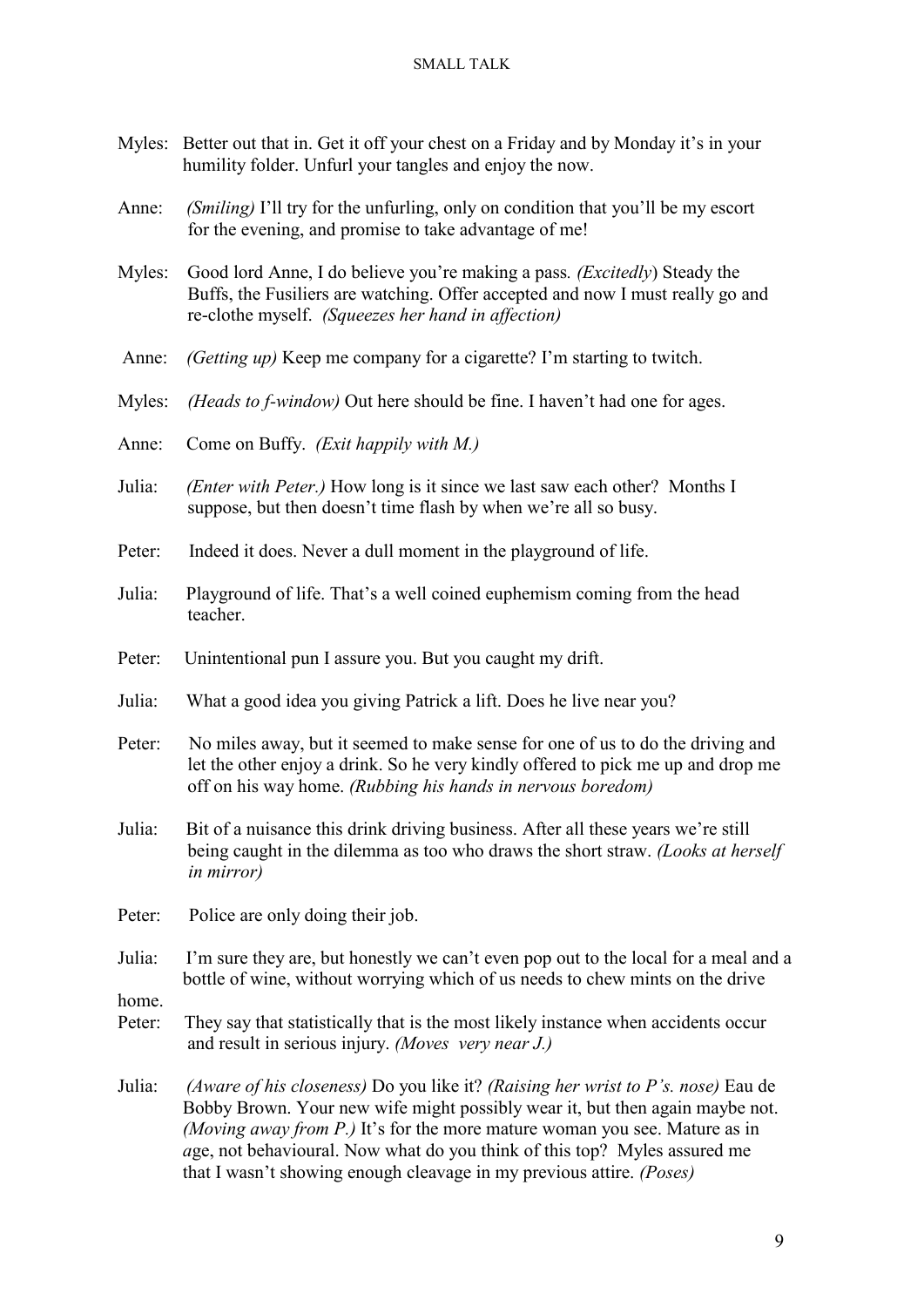- Peter: I think they, *(Stumbles verbally)* its, your top is delightful. Great colour as well.
- Patrick: *(Enter carrying drinks)* Hello Julia, how lovely it is to see you again. *(Moves to kiss J. and gives her a drink)*
- Peter: *(Embarrassed, he says to G.)* I was just saying how much I liked the colour of Julia's chiffon.
- Julia: *(To P.)* Thank you Peter*. (Steps back asks Pk.)* What do you think?
- Gordon: *(enters and gives drink to Peter)* Here you go. Cheers everyone!
- Peter: Cheers!
- Patrick: Good Luck*.(To J.)* You look fantastic*. (Enthusiastically)* The shoes are spot on.
- Julia: Which colour? *(raises skirt to show off both shoes)*
- Patrick: Don't notice. Keep them both on and set a new trend.
- Gordon: Darling they didn't come here for a fashion show.
- Julia: *(Sneers at G.)* Just because you have no interest in what I am wearing. *(Sniffs the air*) Who's been smoking? I can smell cigarettes.
- Peter: Not me. Gave up fifteen years ago.
- Gordon: Standing as a role model for the students.
- Patrick: I've started using e-cigarettes. Feeling better already I must say.
- Julia: I hope they ban them in public places. Who are they trying to kid? Smoking is smoking, right? *(Moves towards f-windows)*
- Gordon: You're right in a sense. It's all to easy to say the electric cigarettes won't harm non- smokers standing in close proximity.
- Patrick: But that is precisely what is not happening. We're not smoking in the conventional meaning of the word. Tobacco is not being burnt.
- Peter: I tend to agree with Julia on this. It lowers the bar in terms of definition and understanding.
- Patrick: *(To Peter)* Try one! I dare you.
- Peter: No thanks
- Julia: *(To M. and A.)* Caught you! And I hope you're not thinking of leaving your butt